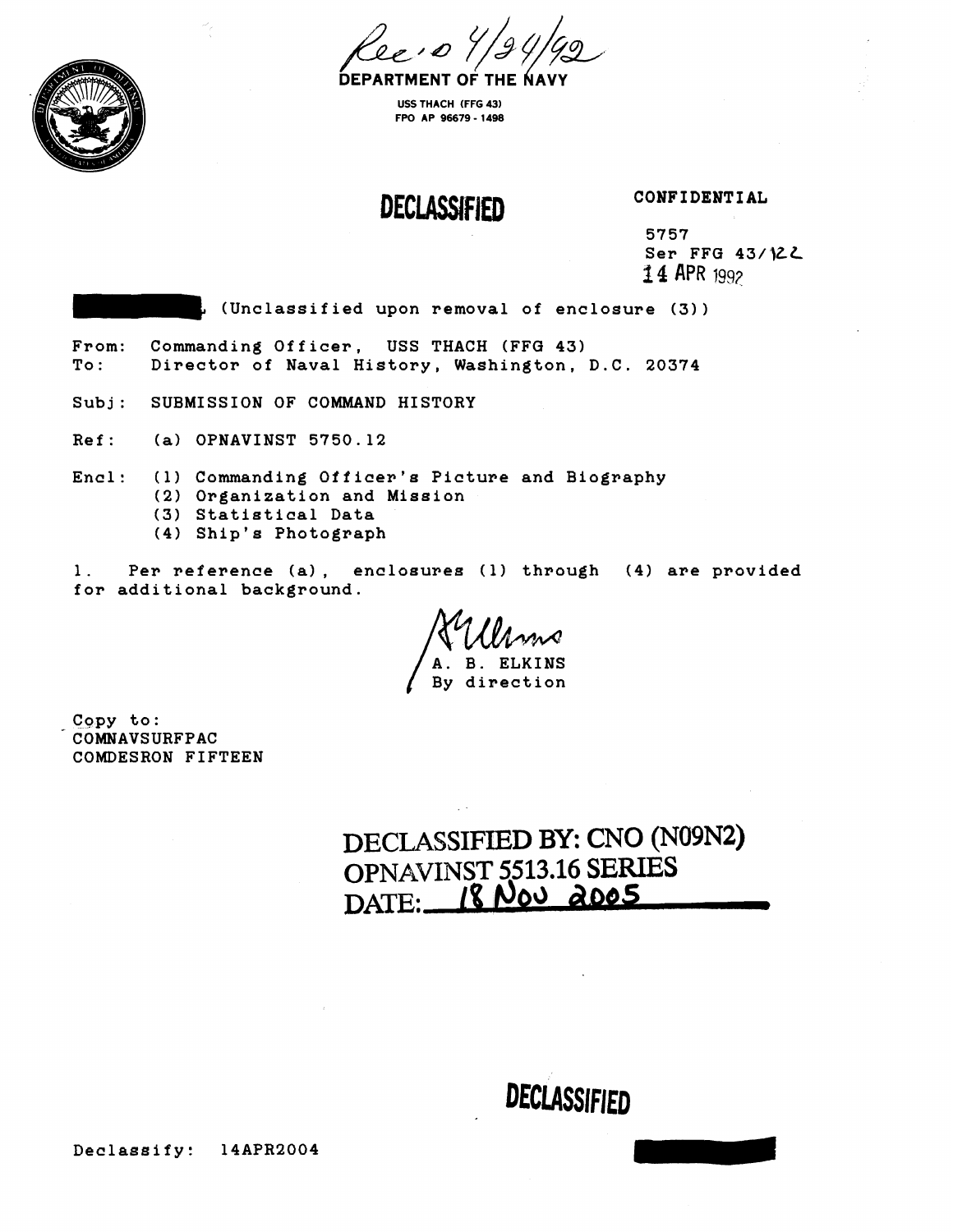#### UNCLASSIFIED

1. Command Composition and Organization.

a. LJSS THACH is a +light IT1 Oliver Hazard Perry Class Guided Missile Frigate designed to provide anti-surface and medium range anti-air defense to battle group, amphibious or merchant convoy. THACH is a part of Destroyer Squadron TWENTY-ONE, Commanded by Captain R. H. Joyce. The ship is homeported in San Diego, CA is commanded by Keith T. Moore. During THACH's second deployment two LAMPS MKIII (SH6OB) anti-submarine warfare he1 icopters were embarked.

 $Enc1 (2)$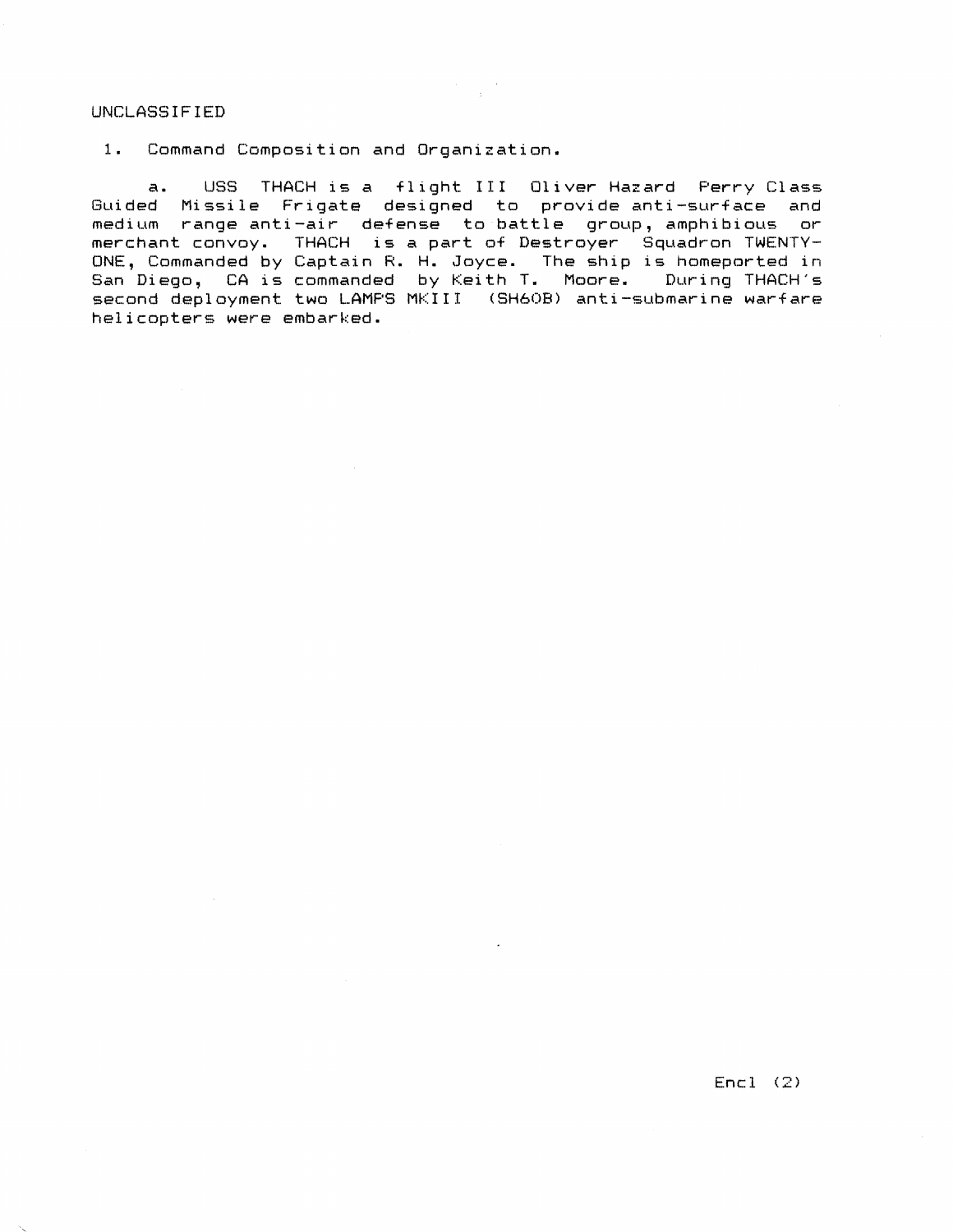- 2. Chronology.

#### JANUARY 1990

- 1-2 Completed Independent transit from Pearl Harbor, HI
- .-P .:, Visited Nabasan Wharf conducted Ammunition On1 oad
- *3-* **<sup>1</sup>r]** Visited Subic Bay NAVSTA
- 11 Underway Dual ship transit with USS RODNEY M. DAVIS (FFG **60)**
- 15-18 Visited Singapore

- 22 Fuel stop at Columbo, Sri Lanka
- 26 **Inchopped to Commander, Joint Task Force Middle East AOR** Conducted Middle East Force turnover with USS GARY (FFG-54 ) Anchored Fujairah, United Arab Emirates
- 27 Transited Straits of Hormuz in company with **USS** RODNEY M. DAVIS IFFG-60) and USS SIMPSON **(FFG 5.5)**
- LTJG qualified as Officer of the Deck (Underway) 28

Anchored Si trah Anchorage Bahrain 29

 $Enc1 (3)$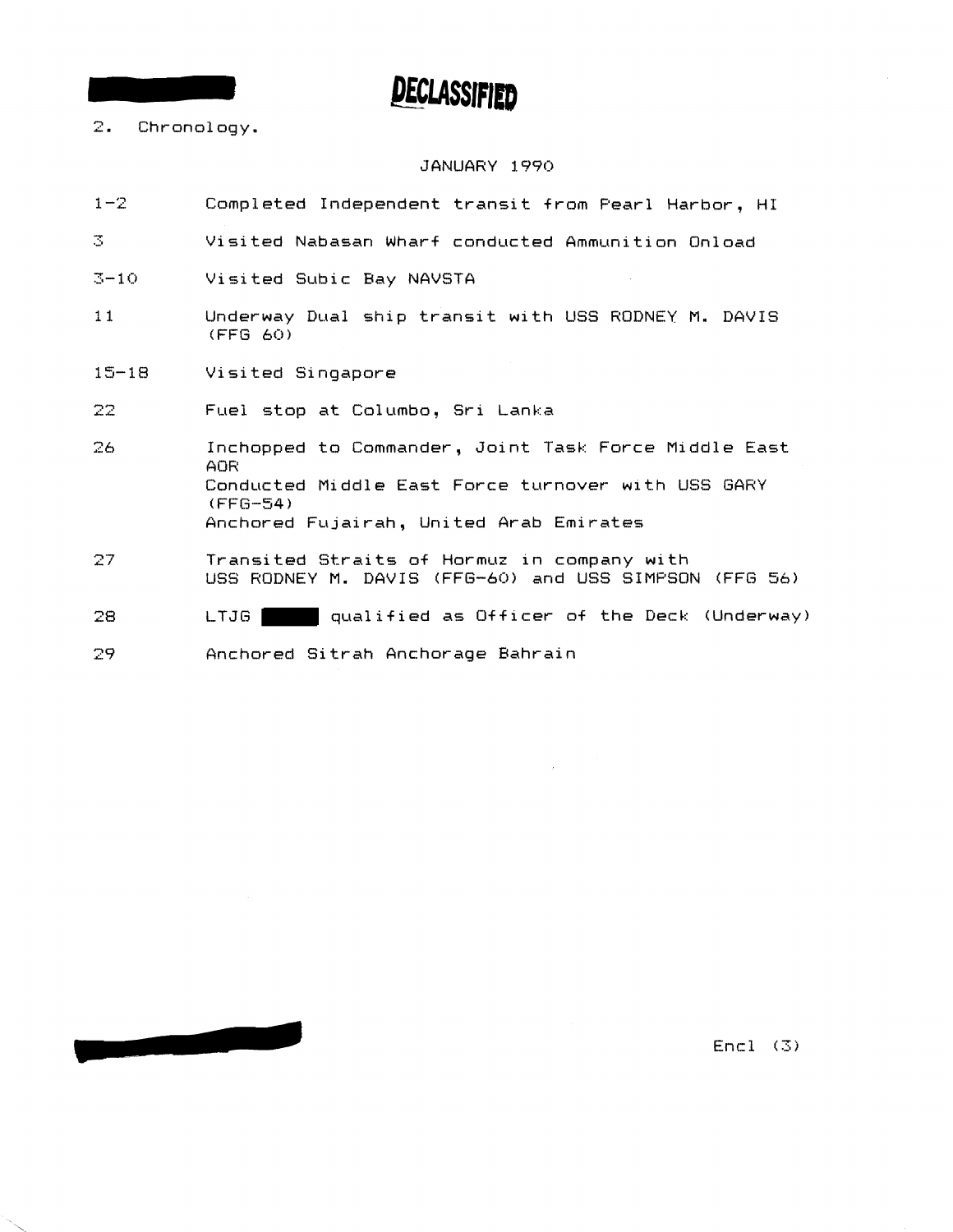#### FEBRUARY 1990

- $1 2$ Inport Mina Sulman Pier, Bahrain
- $3-6$ Anchored Sitrah Anchorage, Bahrain
- $7 9$ Inport Mina Sulman Pier, Bahrain
- Southern Persian Gulf Patrol  $10 - 18$
- $14$ Refueled Mina Jabel Ali, UAE
- $15<sub>1</sub>$ Vertrep with USS DEWEY (DDG-4)
- Earnest will escort with MV Chesapeake City  $16$
- 18 Anchored Sitrah Anchorage, Bahrain
- $19 23$ Inport Mina Sulman Pier, Bahrain
- $23 25$ Underway Southern Persian Gulf Patrol
- $23 31$ Escorted M/V Surf City
- $26 28$ Transit Straits of Hormuz
- 28 Commissioning Ceremony held in Central Control Station commissioned Ensign by<br>commissioned Ensign by<br>separt the sta for EMC(SW) CDR K.T. Moore, CO. Ensign depart the ship  $via$ Oceanlord 24, the last THACH plankowner onboard since commissioning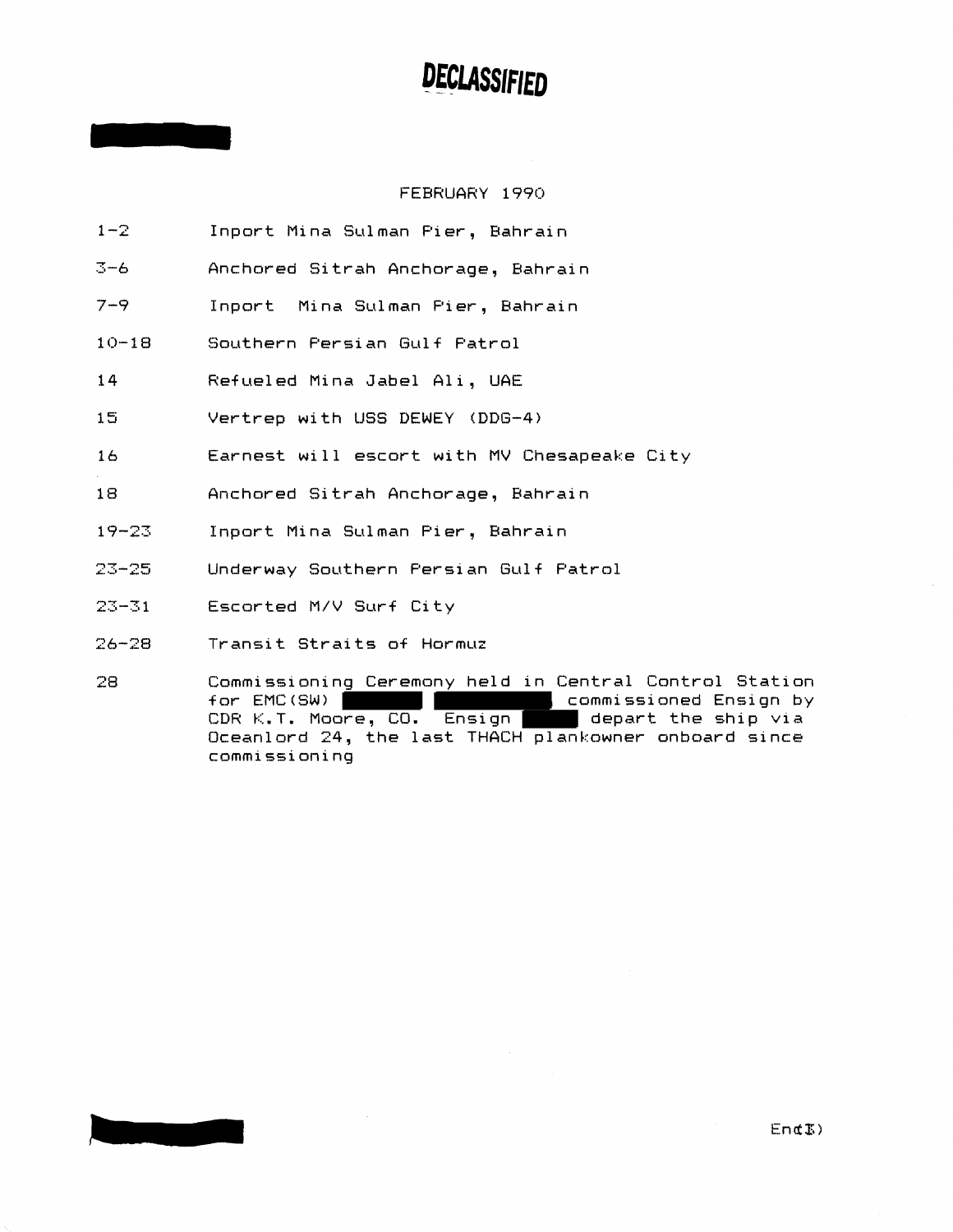MARCH 1990

| $\mathbf{1}$ | Enroute from North Arabian Sea                                                      |  |
|--------------|-------------------------------------------------------------------------------------|--|
| $\mathbb{R}$ | Fuel stop Ras-Al-Khayman, UAE                                                       |  |
| $3 - 6$      | Southern Persian Gulf Patrol                                                        |  |
| $6 - 14$     | Inport Mina Sulman Pier Bahrain                                                     |  |
|              | LCDR  <br>reports for duty                                                          |  |
| $14 - 18$    | Northern Persian Gulf Patrol                                                        |  |
| 17           | THACH birthday, 6 years old                                                         |  |
| 18           | Anchored Kuwait City, Kuwait for refueling                                          |  |
| $19 - 20$    | Southern Persian Gulf Patrol                                                        |  |
| 21           | EW Escort MV Bridgeton                                                              |  |
| $21 - 24$    | Visited Abu Dhabi, UAE                                                              |  |
| 25           | Inport Mina Sulman Pier, Bahrain                                                    |  |
|              | relieves LCDR as Combat Systems<br>LCDR<br>$0$ fficer<br>reports for duty<br>Ensign |  |
| 30           | Northern Persian Gulf Patrol                                                        |  |

 $Enc1 (3)$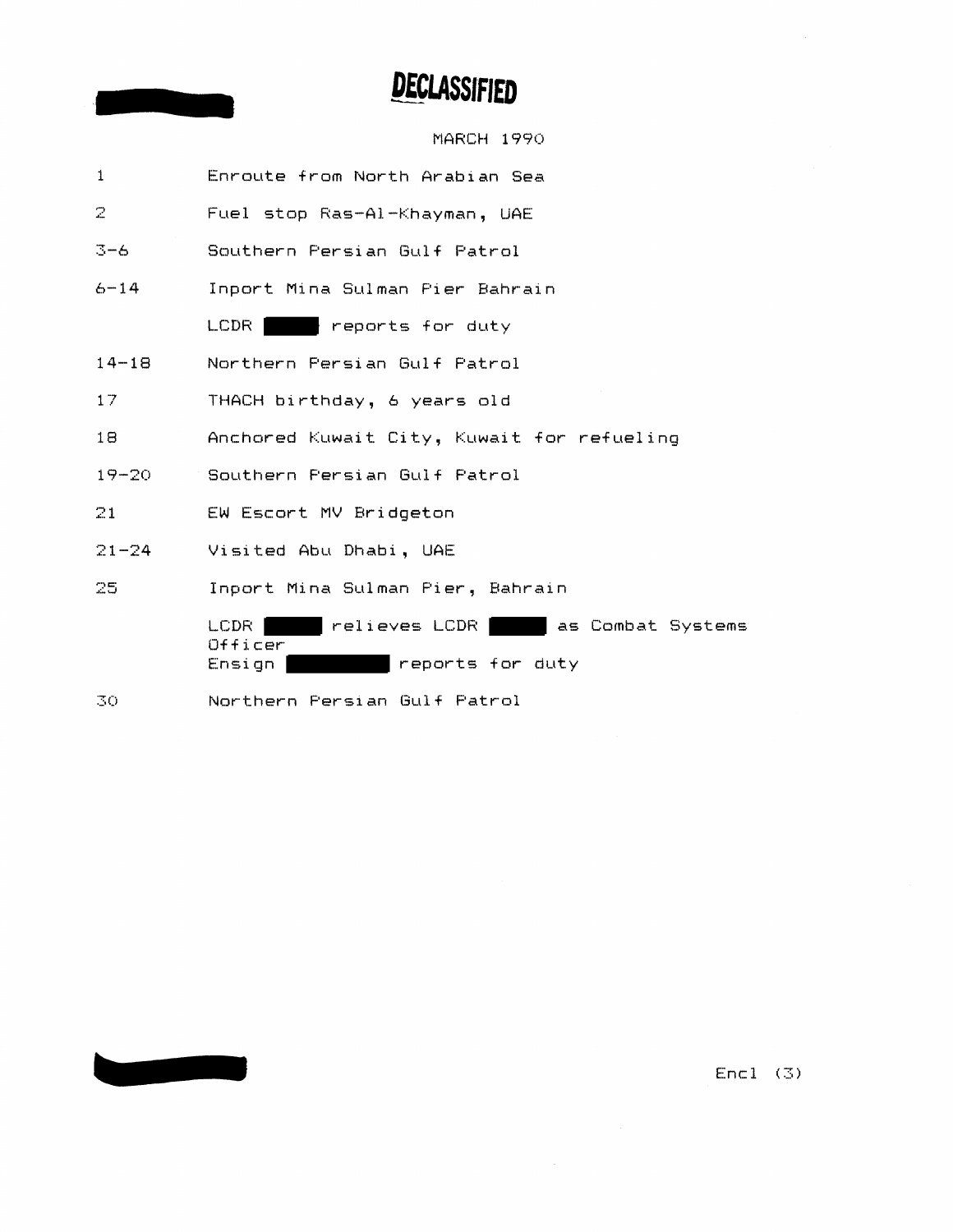APRIL 1990

- $3 8$ Anchored Sitrah, Bahrain
- $8 13$ Inport Mina Sulman Pier, Bahrain
- $13 24$ Northern Persian Gulf Patrol
- $24 26$ Inport Mina Sulman Pier Bahrain
- 27 Underway for Fujairah, UAE
- 29 Middle East Force Turnover with USS REID (FFG 30) Underway Diego Garcia

 $Enc1 (3)$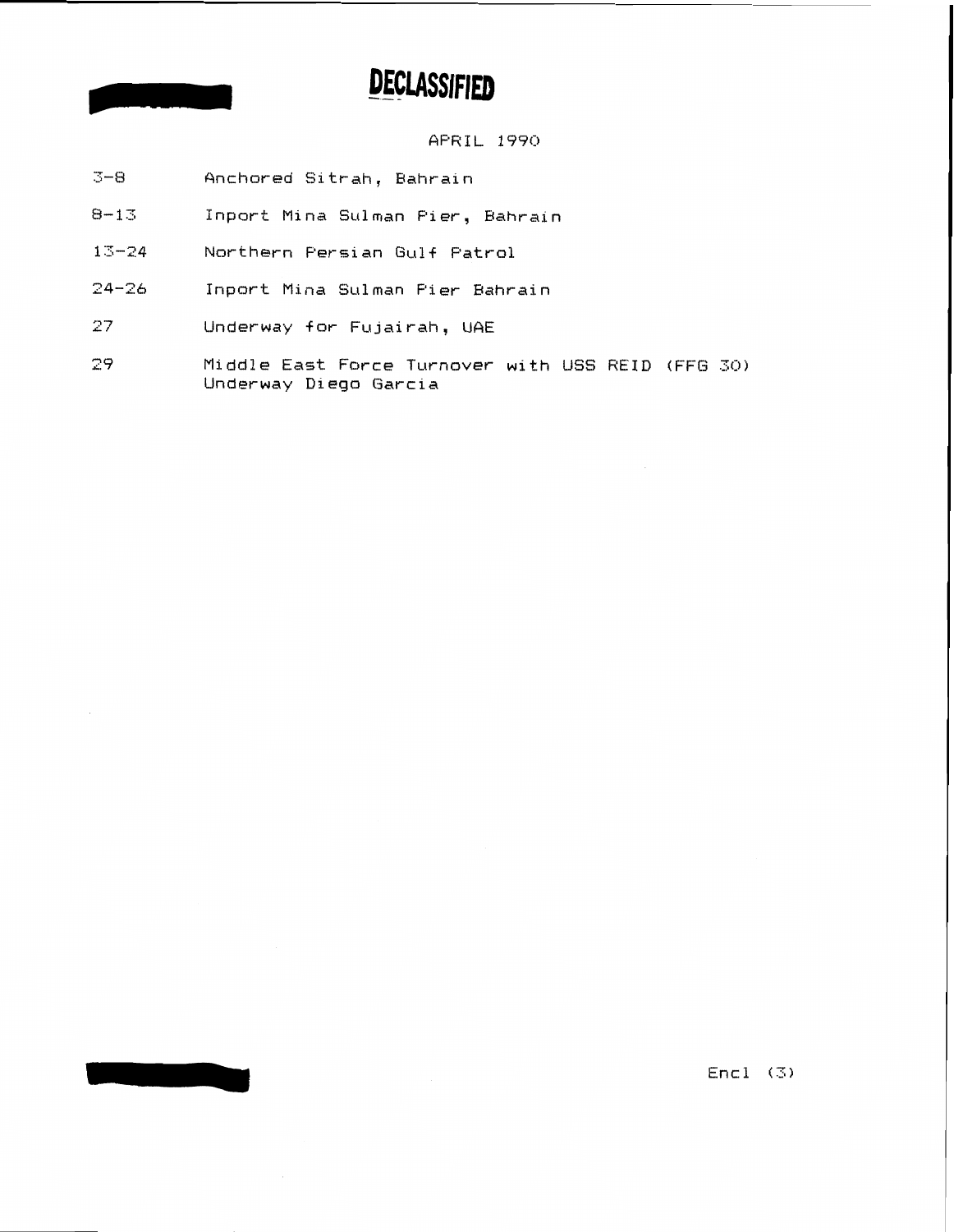#### MAY 1990

- $\mathbb{Z}$ Outchopped Commander Joint Force Middle East AOR Inchnpped Seventh Fleet AOR
- **3** Conducted Air Exercises with US5 Carl Vinson (CVN-70) Battle Group
- 4 BSF Diega Garcia F'CO CDR T.A. Baker reports
- **<sup>C</sup>**..I Underway Fremantle, Qustralia
- 12 Conducted Change of Command Ceremony CDH Baker relieves CDR Moore
- 12-14 Visit Fremantle, Australia
- 13 Participated in Softball game vs HMAS Stewart
- 15-19 Underway for Hobart, Tasmania, Australia
- 19-23 Visited Hobart, Tasmania, Australia
- 23-25 Underway Sydney, Austral ia
- **r)c LJ-28** Visited Sydney, Austral ia
- 28-30 Underway Pago Pago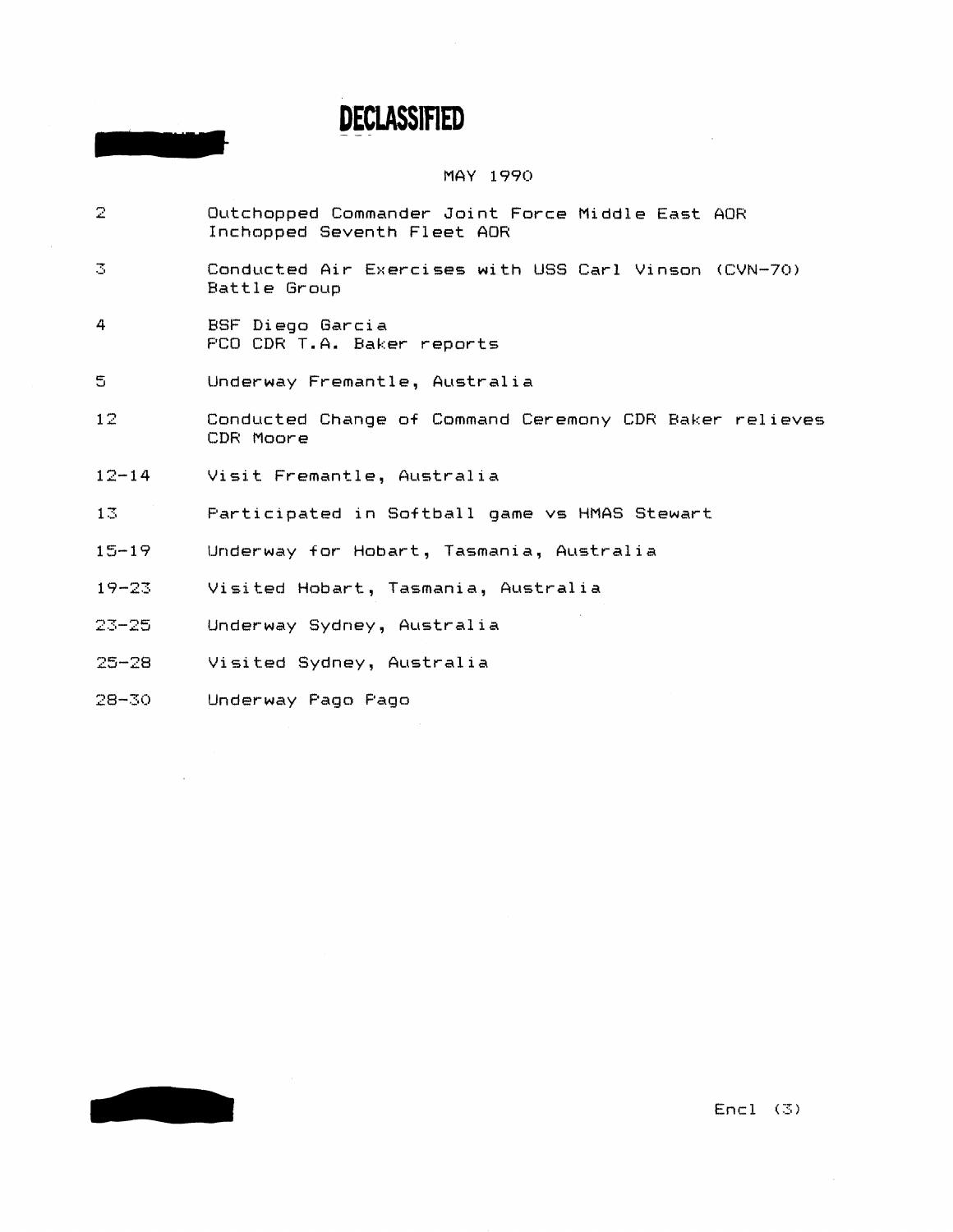**JUNE 1990** 

- $\mathbf{1}$ Underway Pago-Pago
- $\overline{2}$ Moored Pago-Pago
- $\mathbb{E}$ Inchop THIRD FLEET
- $\overline{z}$ Helicopter, OCEANLORD 26, lost at sea. LT |  $LT$ h. , and AW2 were successfully recovered
- 8 Inport Pearl Harbor, HI
- $\mathbf{s}$ accident investigation Helo board embarked Dependents/guests for tiger cruise embarked
- 9 Underway for San Diego
- $15 30$ Inport NAVSTA San Diego, CA Leave and Upkeep period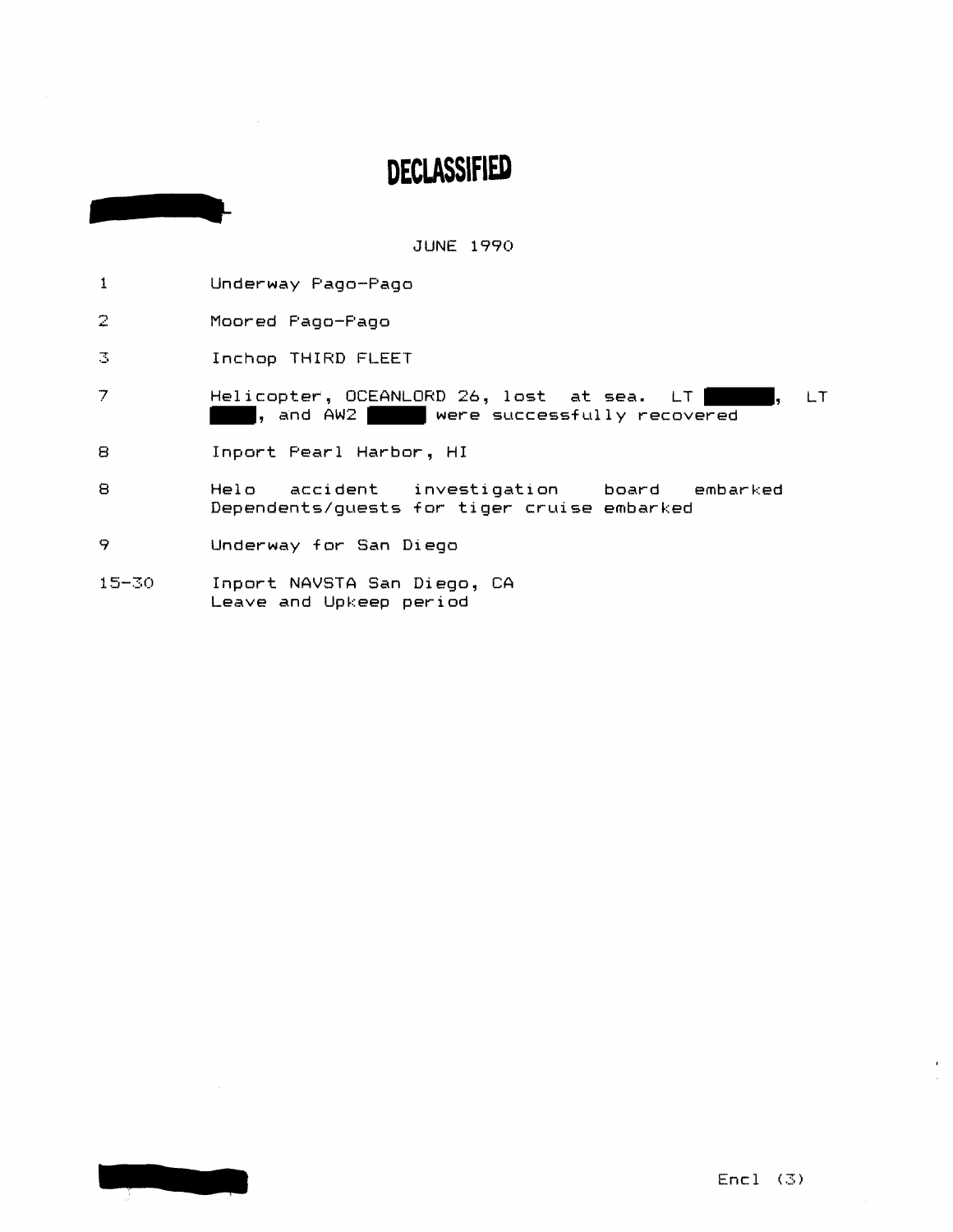#### **JULY 1990**

- $1 31$ Inport NAVSTA San Diego
- $1 15$ Leave and Upkeep period
- Restricted Availability period  $15 - 27$
- 28 Underway for Seattle to attend Seattle Sea Fair
- $28 30$ Exercise Behavior Criteria
- Admiral Quast visit 29

ويروي

 $\overline{31}$ Arrive Port Angeles, WA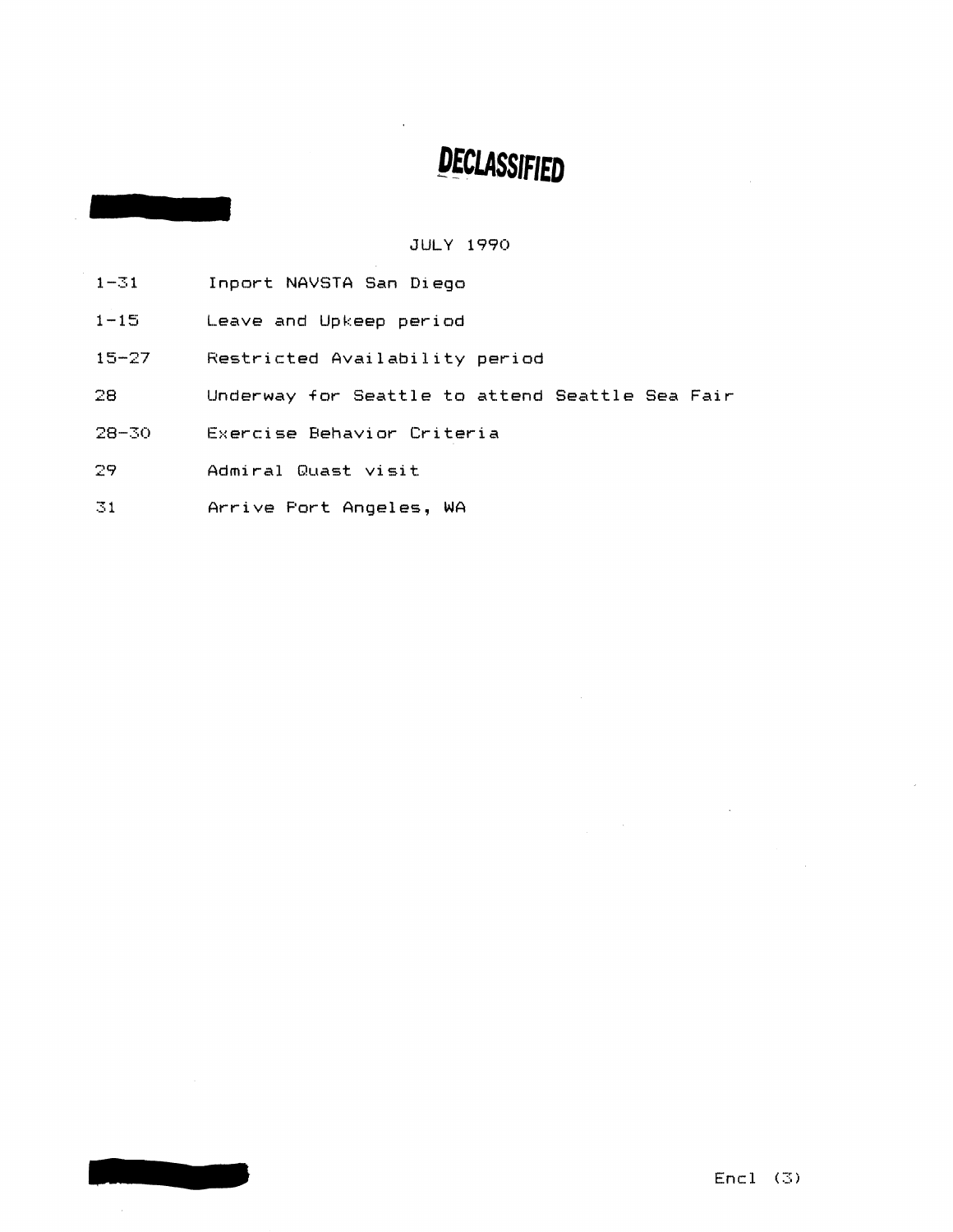AUGUST 1990

- Underway for Seattle, WA  $1 - 5$ Inport Seattle
- Underway for San Diego, CA  $\epsilon$ Participated in MARDEZEX-PACNW 90
- $10$ Inport NAVSTA San Diego
- $27 31$ 3M assist visit Metcal team onboard

LTJG **Proposed**, reported onboard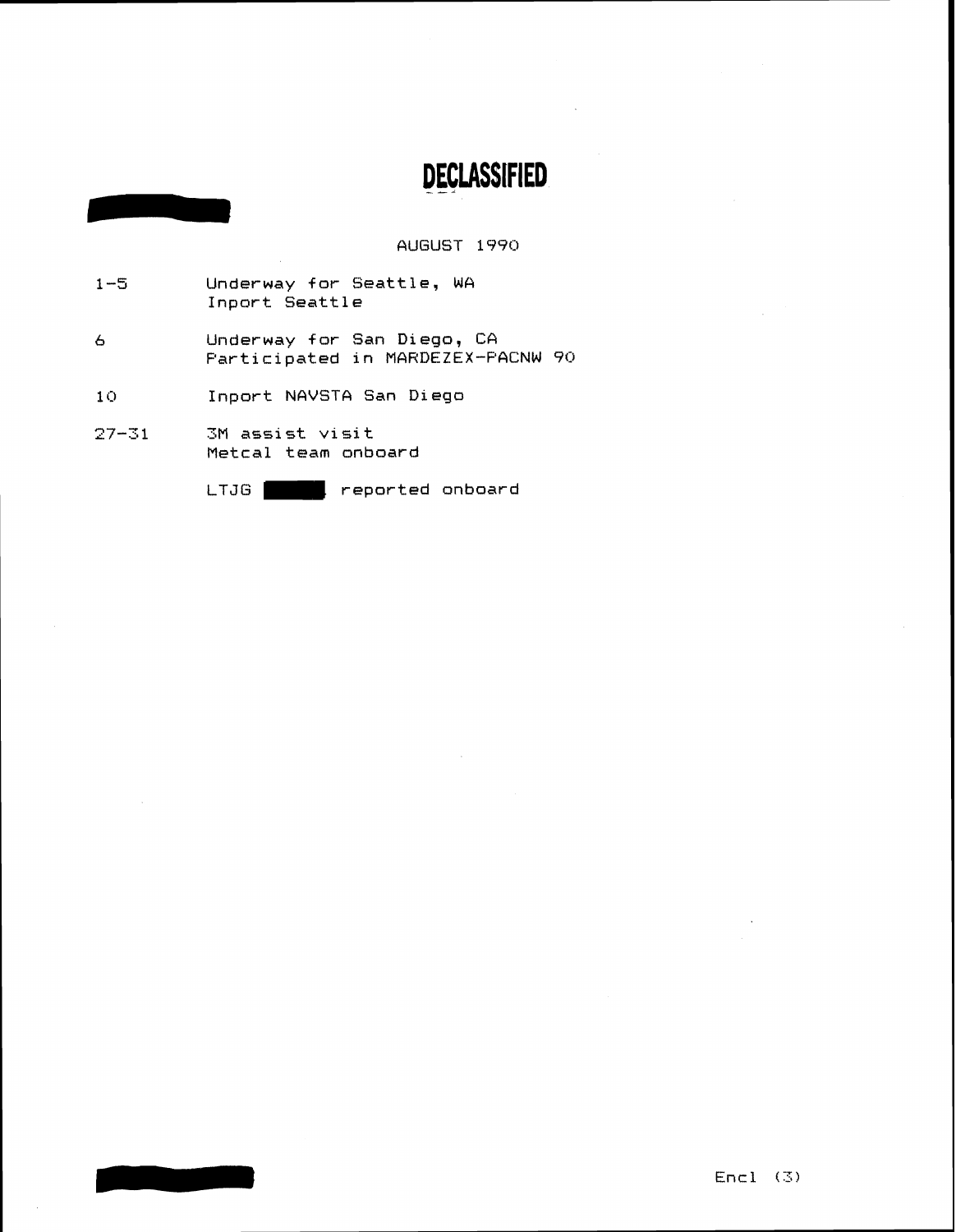SEPTEMBER 1990

- **1-3** Inport NAVSTA San Diego
- 4-7 Underway
- 8-16 Inpart NAVSTA San Diega
- 10 6 Aviation Readiness Examination
- 14 Ship's Picnic
- 17-21 Underway
- **22-35** Inpart NAVSTA San Diega Entered Intermediate Maintenance Availability (IMAV)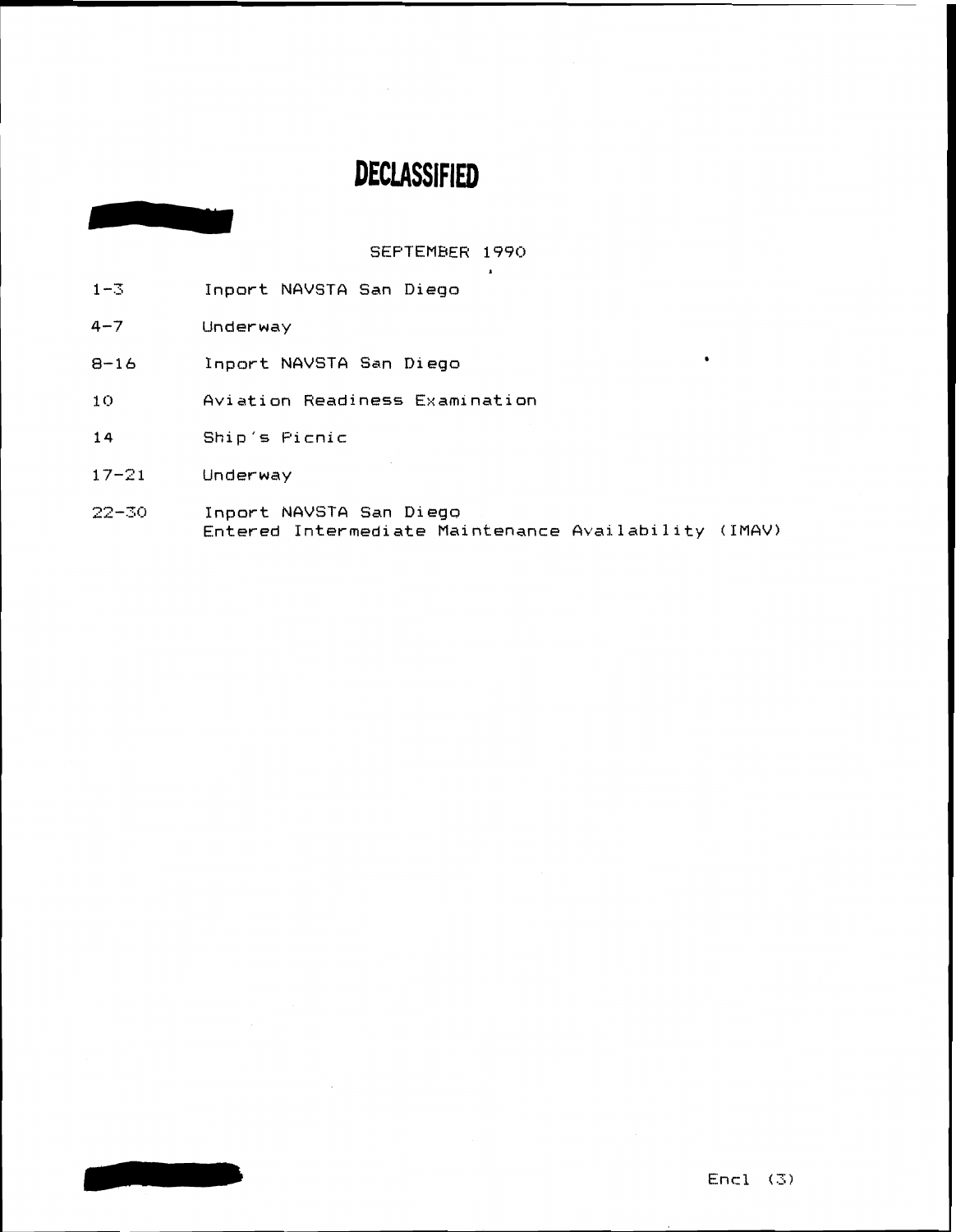$\sim 10$ 

OCTOBER **1990** 

 $1 - 14$ **Inport NAVSTA San Diega** 

ÅL.

- $15<sub>1</sub>$ **Dead Stick berth shift to Continental Maritime for Selected Restricted Availability**
- $15 31$ **Inpart Continental Maritime**

LTJG departed<br>LT departed LT departed<br>LT departed **LT departed**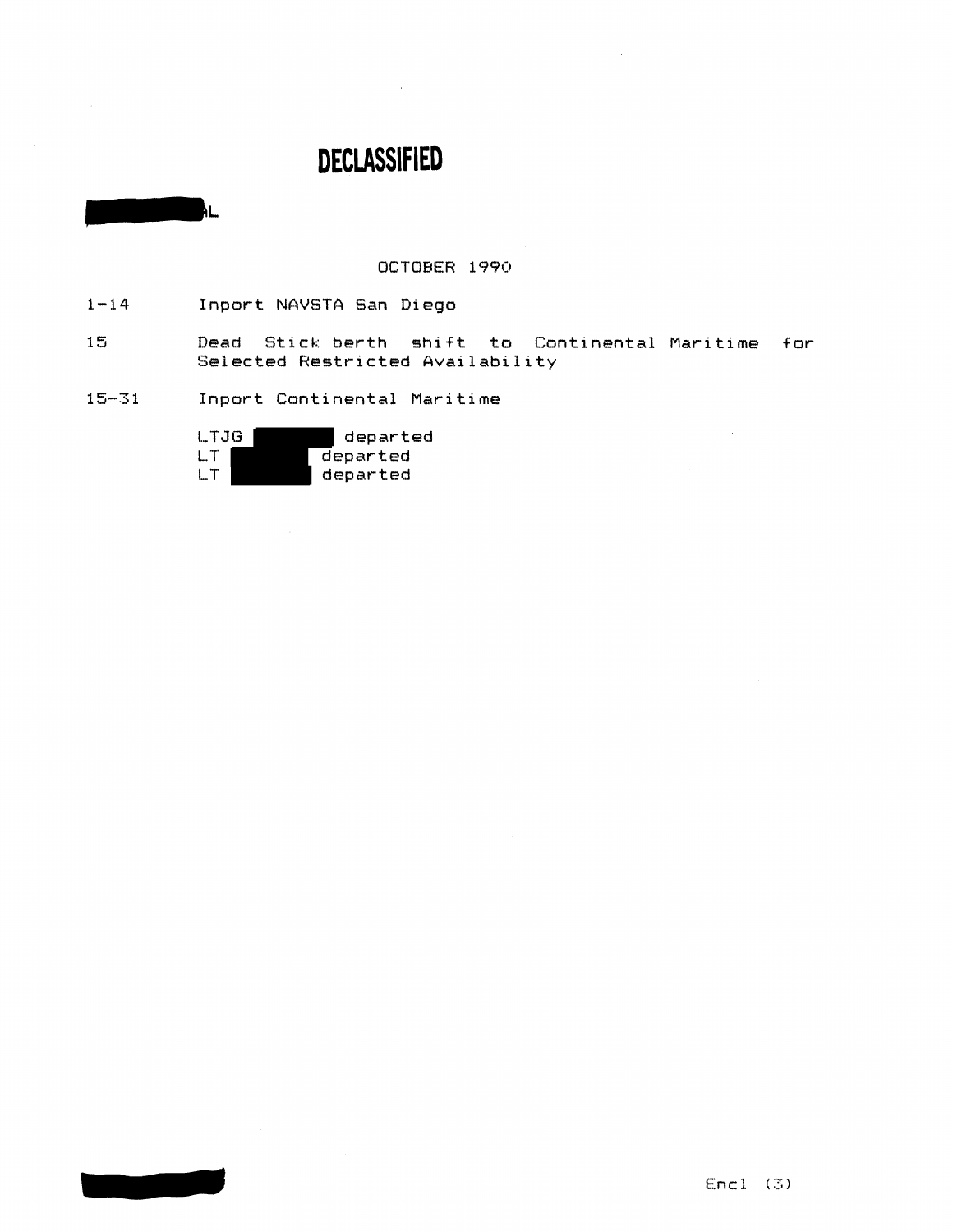**NOVEMBER 1990** 

- **1-3:) Inport Continental Maritime Sor Selected Restricted Availability**
- **r=-** .J *9* **CDS-33 command inspection**

 $\sim$ 

**8 CDS-33 ship's personnel inspection**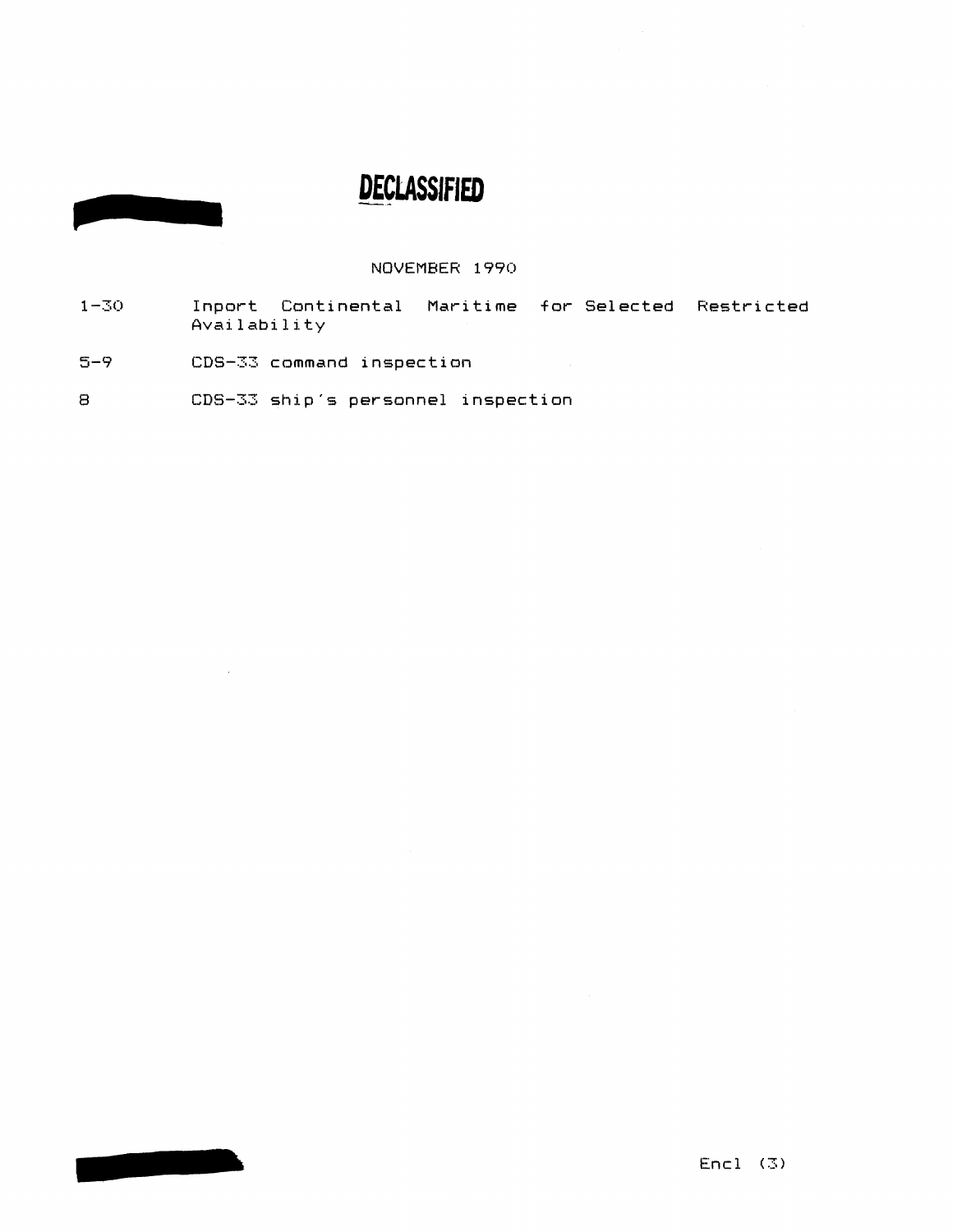DECEMBER 1990

- 1-9 Inport Continental Maritime
- $\mathbb{E}^+$ ASIR Commences
- b Fast Cruise

10 Underway for sea trials

- 13 Anchored Coronado Raads
- 14-31 **Inport NAVSTA San Diego** Hol iday upkeep period

| I CDR. | departs           |
|--------|-------------------|
| LT.    | departed          |
| ENS.   | reported for duty |
| ENS.   | reported for duty |